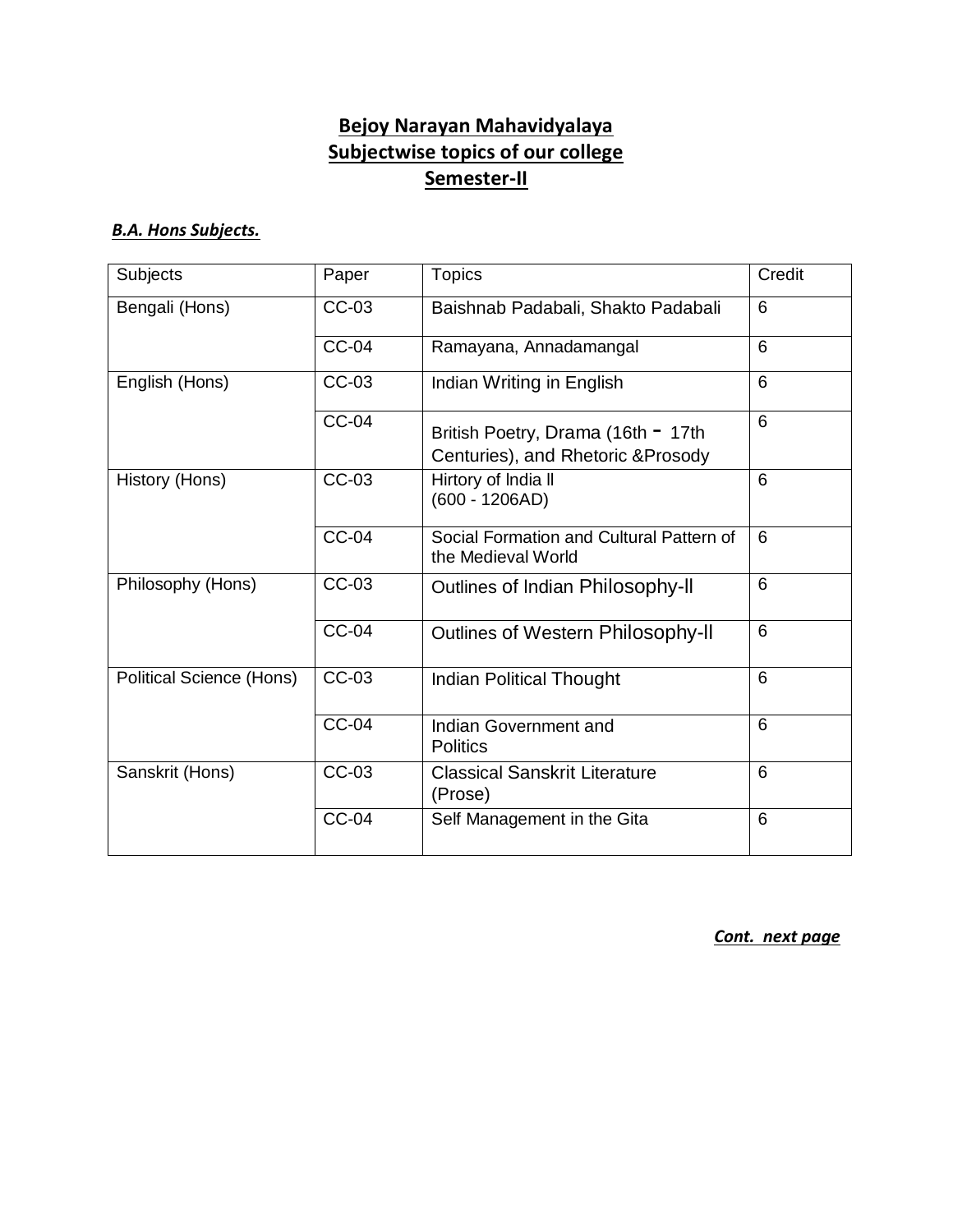## **Semester-II**

#### *B.Sc. Hons. Subjects.*

| <b>Subjects</b>         | Paper        | <b>Topics</b>                                 | Credit |
|-------------------------|--------------|-----------------------------------------------|--------|
| Economics (Hons)        | CC-03        | <b>Introductory Macroeconomics</b>            | 6      |
|                         | $CC-04$      | Mathematical Economics -                      | 6      |
| Botany (Hons)           | CC-03        | Mycology and Phytopathology                   | 6      |
|                         | <b>CC-04</b> | Morphology & Anatomy of Angiosperms           | 6      |
| Chemistry (Hons)        | CC-03        | Inorganic Chemistry-I                         | 6      |
|                         | <b>CC-04</b> | Organic Chemistry - II                        | 6      |
| Mathematics (Hons)      | CC-03        | <b>Real Analysis</b>                          | 6      |
|                         | <b>CC-04</b> | Differential Equations and Vector<br>Calculus | 6      |
| <b>Nutrition (Hons)</b> | CC-03        | <b>Nutritional Physiology</b>                 | 6      |
|                         | <b>CC-04</b> | Physiological Aspect of Nutrition             | 6      |
| Physics (Hons)          | CC-03        | <b>Electricity and Magnetism</b>              | 6      |
|                         | <b>CC-04</b> | <b>Waves and Optics</b>                       | 6      |
| Zoology (Hons)          | CC-03        | Non-chordates II                              | 6      |
|                         | <b>CC-04</b> | Cell Biology                                  | 6      |

*Cont. next page*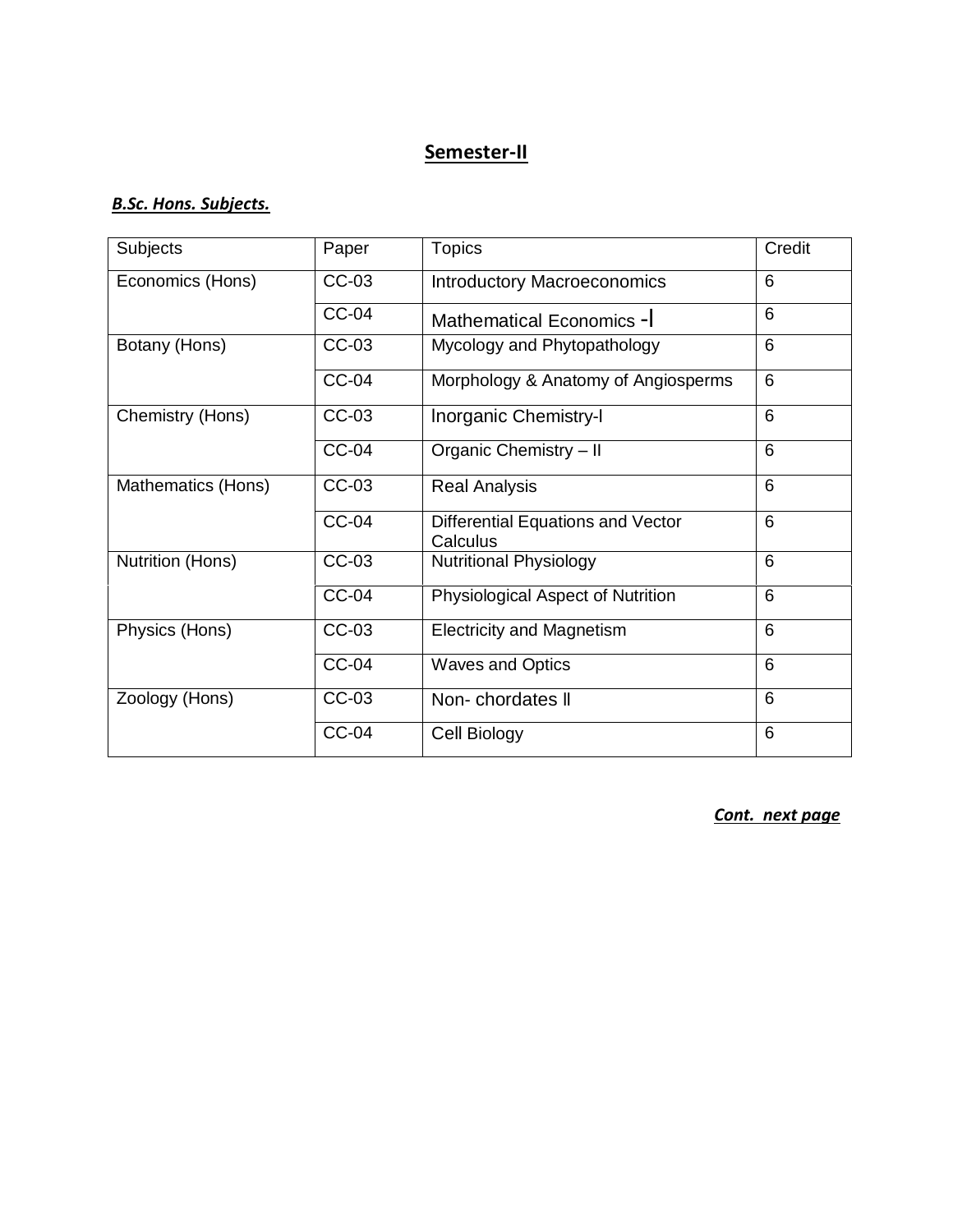## **Semester-II**

### *B.A. General Subjects.*

| <b>Subjects</b>                   | Paper         | <b>Topics</b>                        | Credit         |
|-----------------------------------|---------------|--------------------------------------|----------------|
| Bengali (General)                 | $CC-1B$       | Galpo: Pravat Kumar O Sarat chandra  | 6              |
|                                   | $CC-(L 2 -1)$ | Bangla Chhotogalpo                   | 6              |
|                                   | AECC-2        | Bhasha ansho, Sahitya ansho          | $\overline{2}$ |
| English (General)                 | $CC-1B$       | Essay, Drama & Novel                 | 6              |
|                                   | AECC-2        | <b>Communicative English</b>         | 2              |
| History (General)                 | $CC-1B$       | History of India (300 to 1206 CE)    | 6              |
| Philosophy (General)              | $CC-1B$       | <b>Western Philosophy</b>            | 6              |
| Political<br>Science<br>(General) | $CC-1B$       | <b>Political Theory</b>              | 6              |
| Sanskrit (General)                | $CC-1B$       | <b>Sanskrit Prose</b>                | 6              |
| Santali (General)                 | $CC-1B$       | Santali Poetry Literature, Folk Song | 6              |

*Cont. next page*